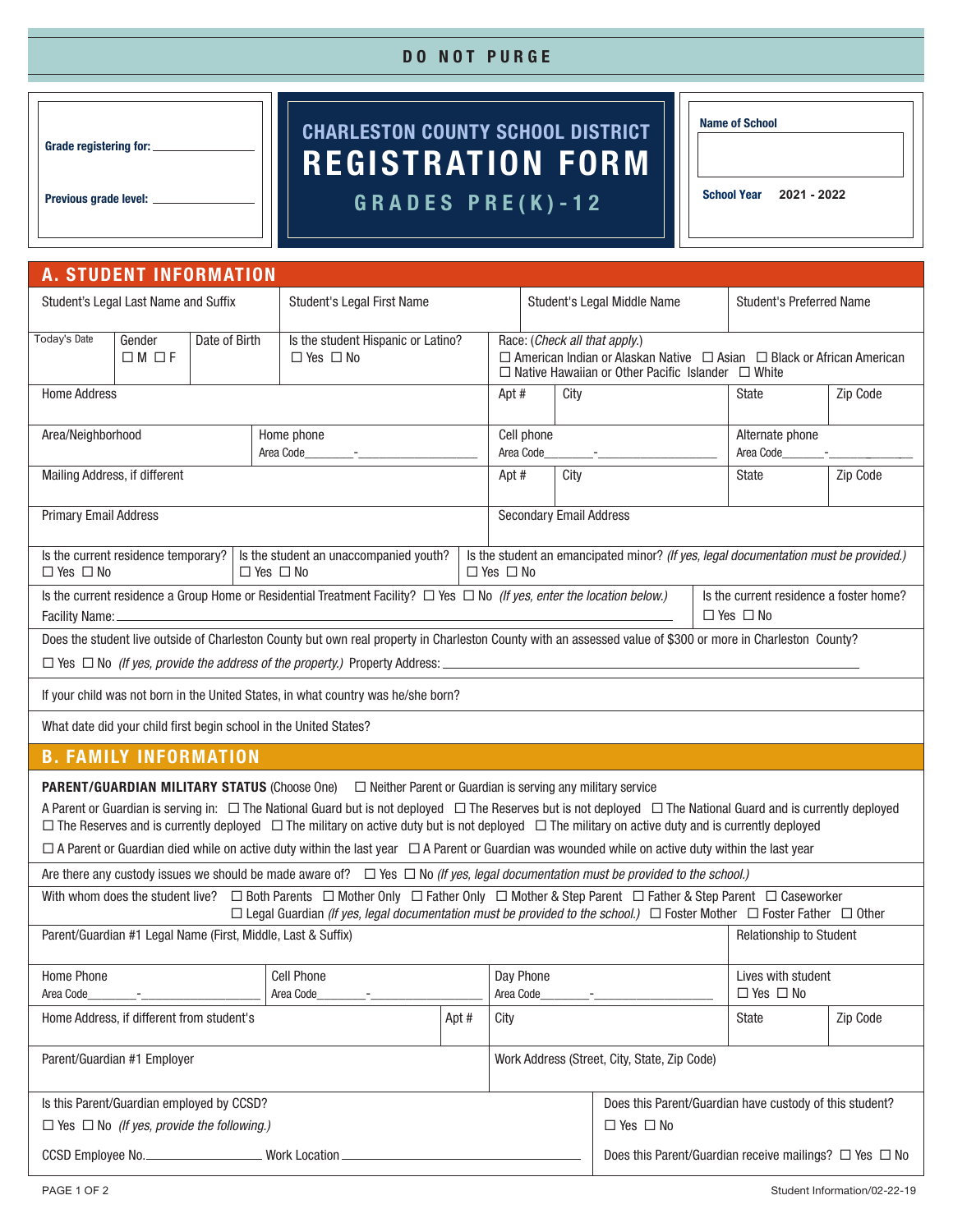| <b>CHARLESTON COUNTY SCHOOL DISTRICT REGISTRATION FORM</b>                                                                                                                                                                                                                                                                                                                         |  |               |                                                                                                   |                                                                                       |                                                                                                                                                                                                                                                                 |                                                                                                                                                     |                                                         |                                                                       |  |  |
|------------------------------------------------------------------------------------------------------------------------------------------------------------------------------------------------------------------------------------------------------------------------------------------------------------------------------------------------------------------------------------|--|---------------|---------------------------------------------------------------------------------------------------|---------------------------------------------------------------------------------------|-----------------------------------------------------------------------------------------------------------------------------------------------------------------------------------------------------------------------------------------------------------------|-----------------------------------------------------------------------------------------------------------------------------------------------------|---------------------------------------------------------|-----------------------------------------------------------------------|--|--|
| Student's Legal Last Name and Suffix<br>Student's Legal First Name                                                                                                                                                                                                                                                                                                                 |  |               |                                                                                                   |                                                                                       | Student's Legal Middle Name                                                                                                                                                                                                                                     |                                                                                                                                                     |                                                         | <b>Student's Preferred Name</b>                                       |  |  |
| Parent/Guardian #2 Legal Name (First, Middle, Last & Suffix)<br>Relationship to Student                                                                                                                                                                                                                                                                                            |  |               |                                                                                                   |                                                                                       |                                                                                                                                                                                                                                                                 |                                                                                                                                                     |                                                         |                                                                       |  |  |
| <b>Cell Phone</b><br>Home Phone<br>Area Code<br>Area Code<br>the company of the company of the                                                                                                                                                                                                                                                                                     |  |               |                                                                                                   |                                                                                       | Day Phone<br>Area Code Party Services Area Code                                                                                                                                                                                                                 |                                                                                                                                                     |                                                         | Lives with student<br>$\Box$ Yes $\Box$ No                            |  |  |
| Home Address, if different from student's                                                                                                                                                                                                                                                                                                                                          |  |               | Apt #                                                                                             | City                                                                                  | Zip Code<br>State                                                                                                                                                                                                                                               |                                                                                                                                                     |                                                         |                                                                       |  |  |
| Parent/Guardian #2 Employer                                                                                                                                                                                                                                                                                                                                                        |  |               |                                                                                                   |                                                                                       |                                                                                                                                                                                                                                                                 | Work Address (Street, City, State, Zip Code)                                                                                                        |                                                         |                                                                       |  |  |
| Is this Parent/Guardian employed by CCSD?<br>$\Box$ Yes $\Box$ No (If yes, provide the following.)<br>CCSD Employee No. ________________________ Work Location _______________________                                                                                                                                                                                             |  |               |                                                                                                   |                                                                                       |                                                                                                                                                                                                                                                                 | Does this Parent/Guardian have custody of this student?<br>$\Box$ Yes $\Box$ No<br>Does this Parent/Guardian receive mailings? $\Box$ Yes $\Box$ No |                                                         |                                                                       |  |  |
| <b>C. SIBLINGS</b>                                                                                                                                                                                                                                                                                                                                                                 |  |               |                                                                                                   |                                                                                       |                                                                                                                                                                                                                                                                 |                                                                                                                                                     |                                                         |                                                                       |  |  |
| Sibling Name (First, Last)                                                                                                                                                                                                                                                                                                                                                         |  | Date of Birth | Age                                                                                               |                                                                                       | Grade                                                                                                                                                                                                                                                           | School                                                                                                                                              |                                                         |                                                                       |  |  |
| Sibling Name (First, Last)                                                                                                                                                                                                                                                                                                                                                         |  | Date of Birth | Age                                                                                               |                                                                                       | Grade                                                                                                                                                                                                                                                           | School                                                                                                                                              |                                                         |                                                                       |  |  |
| Sibling Name (First, Last)                                                                                                                                                                                                                                                                                                                                                         |  | Date of Birth | Age                                                                                               |                                                                                       | Grade                                                                                                                                                                                                                                                           | School                                                                                                                                              |                                                         |                                                                       |  |  |
| <b>D. SCHOLASTIC INFORMATION</b>                                                                                                                                                                                                                                                                                                                                                   |  |               |                                                                                                   |                                                                                       |                                                                                                                                                                                                                                                                 |                                                                                                                                                     |                                                         |                                                                       |  |  |
| Previous School: □ CCSD School □ Home Schooled □ Private School □ Private Preschool Program □ Other Public School □ Other □ Unknown<br>Previous School Name: 2008 Contract and Contract and Contract and Contract and City, State: 2008 City, State: 2008 City, State: 2008 City, State: 2008 City, State: 2008 City, State: 2008 City, State: 2008 City, State: 2008              |  |               |                                                                                                   |                                                                                       |                                                                                                                                                                                                                                                                 |                                                                                                                                                     |                                                         |                                                                       |  |  |
| If the student has an IEP, please specify the area of disability:<br>(Check all that apply.)<br>Did the student attend Kindergarten? $\Box$ Yes $\Box$ No<br>$\Box$ Autism<br>$\Box$ Orthopedic Impairment                                                                                                                                                                         |  |               |                                                                                                   |                                                                                       |                                                                                                                                                                                                                                                                 |                                                                                                                                                     |                                                         |                                                                       |  |  |
| Does the student have any of the following designations: (Check all that apply.)<br>$\Box$ 504 Plan $\Box$ Gifted/Talented $\Box$ ESOL $\Box$ Migrant $\Box$ Student Transfer                                                                                                                                                                                                      |  |               |                                                                                                   |                                                                                       | $\Box$ Deafness                                                                                                                                                                                                                                                 | $\Box$ Deaf-Blindness                                                                                                                               |                                                         | $\Box$ Other Health Impairment<br>$\Box$ Specific Learning Disability |  |  |
| Does the student have an Individualized Education Program (IEP)? $\Box$ Yes $\Box$ No<br>(If yes, specify the instructional setting.) $\Box$ General Education $\Box$ Separate Class                                                                                                                                                                                               |  |               |                                                                                                   |                                                                                       | $\Box$ Speech or Language Impairment<br>$\Box$ Developmental Delay<br>$\Box$ Traumatic Brain Injury<br>$\Box$ Emotional Disturbance<br>$\Box$ Visual Impairment<br>$\Box$ Hearing Impairment<br>$\Box$ Other (please specify)<br>$\Box$ Intellectual Disability |                                                                                                                                                     |                                                         |                                                                       |  |  |
| $\Box$ Multiple Disabilities<br>Is transportation listed as a related service in the student's IEP? $\Box$ Yes $\Box$ No                                                                                                                                                                                                                                                           |  |               |                                                                                                   |                                                                                       |                                                                                                                                                                                                                                                                 |                                                                                                                                                     |                                                         |                                                                       |  |  |
| <b>E. TRANSPORTATION INFORMATION</b>                                                                                                                                                                                                                                                                                                                                               |  |               |                                                                                                   |                                                                                       |                                                                                                                                                                                                                                                                 |                                                                                                                                                     |                                                         |                                                                       |  |  |
| How will the student get to school in the morning? $\Box$ AM Bus Only $\Box$ AM & PM Bus $\Box$ POV (Car Rider) $\Box$ Daycare Provides $\Box$ PM Bus Only $\Box$ Walker $\Box$ Bicycle<br>How will the student get home in the afternoon?<br>$\Box$ AM Bus Only $\Box$ AM & PM Bus $\Box$ POV (Car Rider) $\Box$ Daycare Provides $\Box$ PM Bus Only $\Box$ Walker $\Box$ Bicycle |  |               |                                                                                                   |                                                                                       |                                                                                                                                                                                                                                                                 |                                                                                                                                                     |                                                         |                                                                       |  |  |
| <b>F. PARENT/GUARDIAN SIGNATURE</b>                                                                                                                                                                                                                                                                                                                                                |  |               |                                                                                                   |                                                                                       |                                                                                                                                                                                                                                                                 |                                                                                                                                                     |                                                         |                                                                       |  |  |
| BY SIGNING THIS FORM, I AM CERTIFYING THAT ALL WRITTEN INFORMATION ON THIS FORM IS ACCURATE AND COMPLETE.                                                                                                                                                                                                                                                                          |  |               |                                                                                                   |                                                                                       |                                                                                                                                                                                                                                                                 |                                                                                                                                                     |                                                         |                                                                       |  |  |
| Signature of Parent/Guardian<br>Date                                                                                                                                                                                                                                                                                                                                               |  |               |                                                                                                   |                                                                                       |                                                                                                                                                                                                                                                                 |                                                                                                                                                     |                                                         |                                                                       |  |  |
| <b>FOR ADMIN USE ONLY</b>                                                                                                                                                                                                                                                                                                                                                          |  |               |                                                                                                   |                                                                                       |                                                                                                                                                                                                                                                                 |                                                                                                                                                     |                                                         |                                                                       |  |  |
| Birth Certificate $\Box$ Yes $\Box$ No<br>SC Immunization Record $\Box$ Yes $\Box$ No<br>Legal Guardianship/Custody Papers $\Box$ Yes $\Box$ No<br>Out of Zone $\Box$ Yes $\Box$ No                                                                                                                                                                                                |  |               |                                                                                                   |                                                                                       |                                                                                                                                                                                                                                                                 |                                                                                                                                                     |                                                         |                                                                       |  |  |
| Nonresident $\Box$ Yes $\Box$ No<br>Chas Co property ownership $\Box$ Yes $\Box$ No                                                                                                                                                                                                                                                                                                |  |               |                                                                                                   | Moving into Chas County $\Box$ Yes $\Box$ No<br>Tuition Required $\Box$ Yes $\Box$ No |                                                                                                                                                                                                                                                                 |                                                                                                                                                     |                                                         |                                                                       |  |  |
| $P/G$ : Picture ID $\Box$ Yes $\Box$ No<br>Residency Affidavit $\Box$ Yes $\Box$ No<br>Residency Verification $\Box$ Yes $\Box$ No<br>Mail Verification $\Box$ Yes $\Box$ No<br>Other Head/Household: Notarized Statement □ Yes □ No<br>Residency Verification $\Box$ Yes $\Box$ No<br>Mail Verification $\Box$ Yes $\Box$ No                                                      |  |               |                                                                                                   |                                                                                       |                                                                                                                                                                                                                                                                 |                                                                                                                                                     |                                                         |                                                                       |  |  |
| REVIEWED WITH P/G:                                                                                                                                                                                                                                                                                                                                                                 |  |               |                                                                                                   |                                                                                       |                                                                                                                                                                                                                                                                 |                                                                                                                                                     |                                                         |                                                                       |  |  |
| Records Requested:<br><b>Records Received:</b><br><b>Cumulative File Reviewed:</b><br>Teacher Assigned:                                                                                                                                                                                                                                                                            |  |               |                                                                                                   |                                                                                       |                                                                                                                                                                                                                                                                 | Home Language Survey □ Yes □ No                                                                                                                     | NOTIFIED:<br>$\Box$ SPED Teacher $\Box$ 504 Coordinator |                                                                       |  |  |
| <b>Enrollment Date:</b>                                                                                                                                                                                                                                                                                                                                                            |  |               | Scholastic Information $\Box$ Yes $\Box$ No<br>$\Box$ G/T Teacher $\Box$ ESOL $\Box$ Fed Programs |                                                                                       |                                                                                                                                                                                                                                                                 |                                                                                                                                                     |                                                         |                                                                       |  |  |
| <b>Bus Number:</b>                                                                                                                                                                                                                                                                                                                                                                 |  |               |                                                                                                   |                                                                                       |                                                                                                                                                                                                                                                                 |                                                                                                                                                     |                                                         |                                                                       |  |  |
| STUDENTS ARE<br>THE HEART<br>OF OUR WORK!<br>Charleston > excellence is our standard<br>County SCHOOL DISTRICT                                                                                                                                                                                                                                                                     |  |               |                                                                                                   |                                                                                       |                                                                                                                                                                                                                                                                 |                                                                                                                                                     |                                                         |                                                                       |  |  |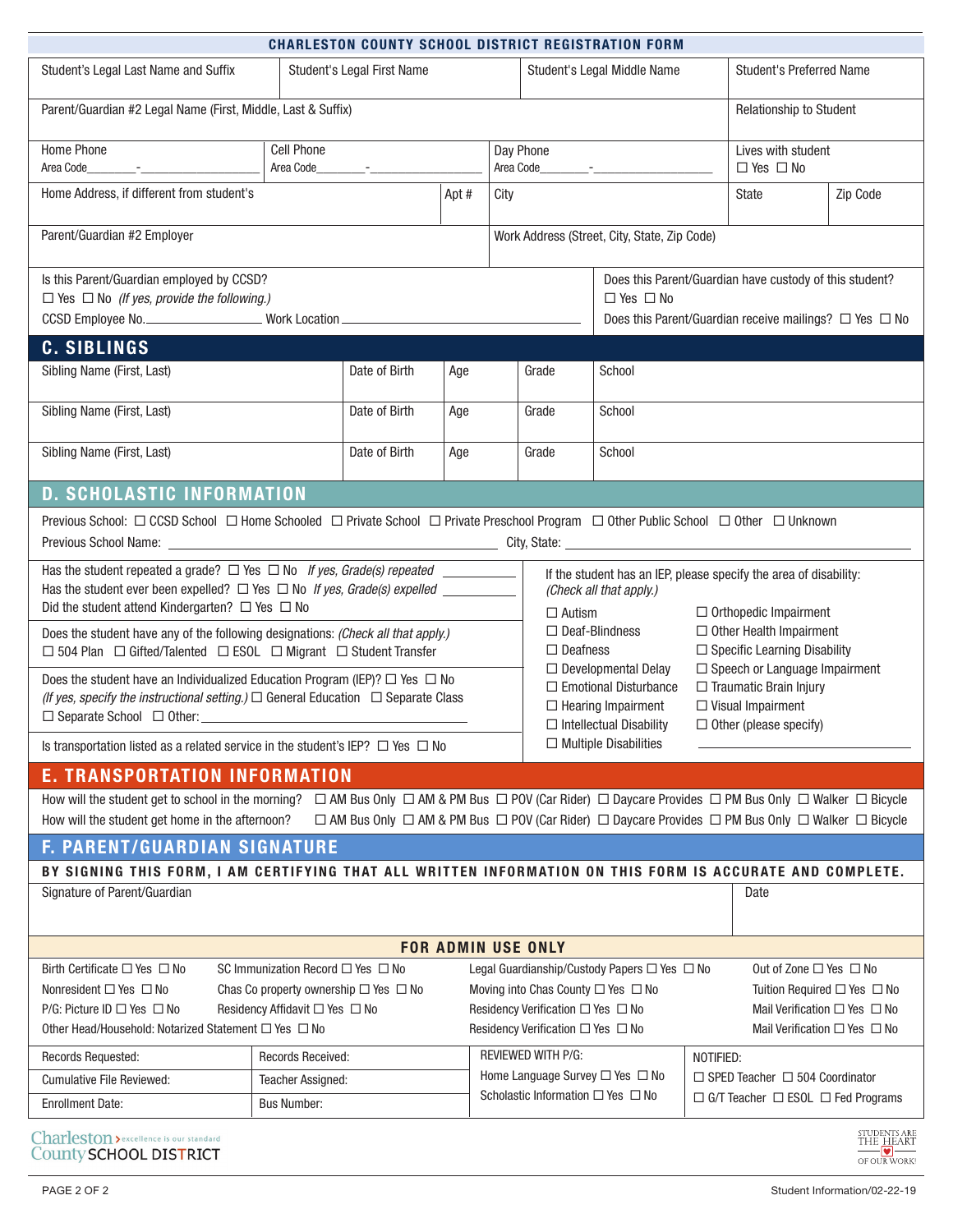# **CHARLESTON COUNTY SCHOOL DISTRICT KINDERGARTEN REGISTRATION EARLY CHILDHOOD DATA COLLECTION**

| This form must be completed along with the Charleston County School District Registration Form by students registering for Kindergarten.                                                                                                                                                                                         |                          |                                                                          |             |  |  |  |  |
|----------------------------------------------------------------------------------------------------------------------------------------------------------------------------------------------------------------------------------------------------------------------------------------------------------------------------------|--------------------------|--------------------------------------------------------------------------|-------------|--|--|--|--|
|                                                                                                                                                                                                                                                                                                                                  |                          |                                                                          |             |  |  |  |  |
|                                                                                                                                                                                                                                                                                                                                  |                          |                                                                          |             |  |  |  |  |
| My child's birth weight was below 5.5 pounds (check one): $\Box$ Yes                                                                                                                                                                                                                                                             |                          |                                                                          |             |  |  |  |  |
|                                                                                                                                                                                                                                                                                                                                  |                          | No                                                                       |             |  |  |  |  |
| Last year my child's care was provided by an informal child care provider (check one):<br>□ Unknown □ Relative □ Non-Relative                                                                                                                                                                                                    |                          |                                                                          |             |  |  |  |  |
| Last year my child's care was provided by the following <b>public</b> provider (check one):<br>(Refer to Definitions of Child Care Providers (Public) on the back of this form.)                                                                                                                                                 |                          |                                                                          |             |  |  |  |  |
| □ Unknown □ Head Start □ Pre-Kindergarten                                                                                                                                                                                                                                                                                        |                          |                                                                          |             |  |  |  |  |
| My child attended the program (check one): $\Box$ full day $\Box$ partial day $\Box$ unknown                                                                                                                                                                                                                                     |                          |                                                                          |             |  |  |  |  |
|                                                                                                                                                                                                                                                                                                                                  |                          |                                                                          |             |  |  |  |  |
| Last year my child's care was provided by the following <b>private</b> provider $\vert$   Yes     No<br>(Refer to Definitions of Child Care Providers (Private) on the back of this form.)<br>My child attended the program (check one): $\Box$ full day $\Box$ partial day $\Box$ unknown                                       |                          |                                                                          |             |  |  |  |  |
|                                                                                                                                                                                                                                                                                                                                  |                          |                                                                          |             |  |  |  |  |
| My child's medical care is generally provided by (check one):<br>My child has the following disability (check one, if applicable):<br>Free Health Clinic<br>Family Physician<br><b>Emotional Disability</b><br>Other<br>$\Box$ Physical Disability<br>Learning Disability<br>Speech Disability<br><b>Emergency Room</b><br>Other |                          |                                                                          |             |  |  |  |  |
| The highest education level of my child's Mother/female guardian is (check one):                                                                                                                                                                                                                                                 |                          |                                                                          |             |  |  |  |  |
| <b>Associate Degree</b>                                                                                                                                                                                                                                                                                                          | PhD                      |                                                                          |             |  |  |  |  |
| <b>Bachelor's Degree</b><br>No High School Diploma<br><b>High School Degree</b>                                                                                                                                                                                                                                                  |                          |                                                                          |             |  |  |  |  |
| Please indicate the years of formal education of the Mother/female guardian (Between 1 and 30):                                                                                                                                                                                                                                  |                          |                                                                          |             |  |  |  |  |
| My child received Countdown to Kindergarten home visits during the summer prior to kindergarten (check one):<br>⊺ No<br>$\neg$ Yes                                                                                                                                                                                               |                          |                                                                          |             |  |  |  |  |
| For children not served in a 4K (pre-school for four-year old children) program, please indicate the primary reason the child was not served<br>(check one):                                                                                                                                                                     |                          |                                                                          |             |  |  |  |  |
| <b>Classroom Space</b>                                                                                                                                                                                                                                                                                                           | Lack of full-day service | Transportation                                                           |             |  |  |  |  |
| <b>DIAL Score</b>                                                                                                                                                                                                                                                                                                                | Personnel                | <b>Other</b>                                                             |             |  |  |  |  |
| By signing this form, I am certifying that all written information on this form is accurate and complete.                                                                                                                                                                                                                        |                          |                                                                          |             |  |  |  |  |
| Parent/Guardian Signature                                                                                                                                                                                                                                                                                                        |                          |                                                                          | Date        |  |  |  |  |
| Student Information/042120                                                                                                                                                                                                                                                                                                       |                          | Charleston > excellence is our standard<br><b>County SCHOOL DISTRICT</b> | PAGE 1 OF 2 |  |  |  |  |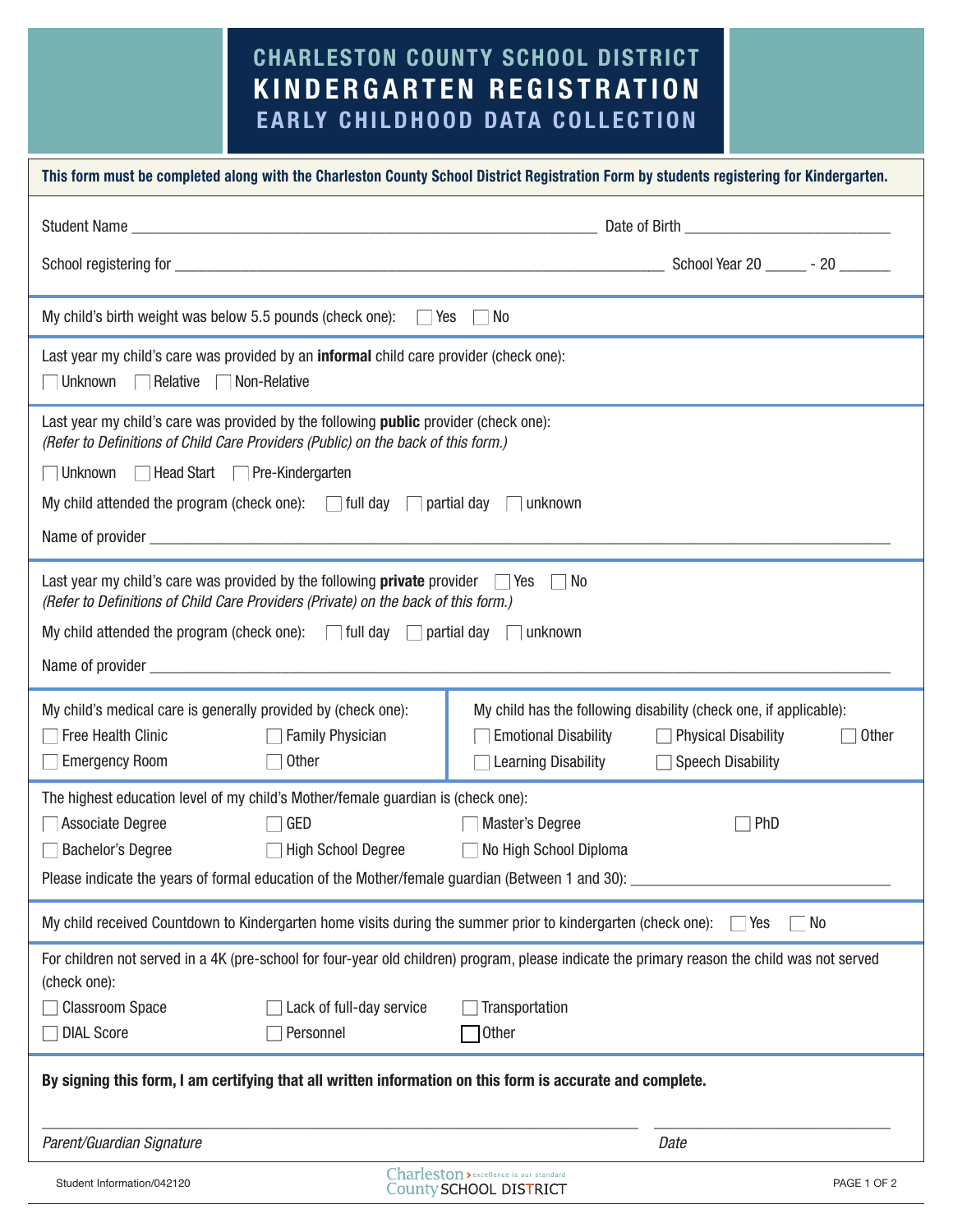**Charleston County School District | Kindergarten Registration | Early Childhood Data Collection** 

# **DEFINITIONS OF FULL DAY AND PARTIAL DAY CARE**

**Full Day** – A full day program is one in which students attend for 6.5 hours or more a day.

**Partial Day** – A partial day program is one in which students attend for less than 6.5 hours a day.

## **DEFINITIONS OF PUBLIC CHILD CARE PROVIDERS**

**Head Start** – A program of the US Department of Health and Human Services that provides comprehensive early childhood education, health, nutrition, and parent involvement services to low income children and their families. Locate your local Head Start: https://www.benefits.gov/benefits/benefit-details/1938

**Pre-kindergarten program in a public school** – A state, district, or federally-funded, developmentally-appropriate program for 4- yearolds in a public school adhering to best practice, using research-based curriculum and assessment that must adhere to district and/or federal guidelines.

**Unknown** – Self-explanatory

# **DEFINITIONS OF PRIVATE CHILD CARE PROVIDERS1**

**Military Child Care Centers** – On-post child care centers that offer full-day, partial day, or hourly child care services to military families that must be registered with DSS. Locate your local military child care centers: http://www.militaryonesource.mil/military-child-care-programs

**Registered Faith Based** – Faith based care for 13 or more children that are sponsored by a religious organization that must be registered with DSS. Locate your local registered faith-based providers: http://www.scchildcare.org/

**Registered Family Home** – A family home that provides care for up to 6 children at any given time within the home of the child care provider that maintains a registration or license if a person provides care to more than one unrelated family of children on a regular basis (more than four hours day or more than two days a week). Locate your local registered family home providers: http://www.scchildcare.org/

**Registered Group Home Provider** – Group Homes provide care for 7 to 12 children in the home of the child care provider. They may care for up to 8 children without an additional caregiver. For details on registered group homes: http://www.scchildcare.org/providers/becomelicensed/licensing-requirements/licensed-group-child-care-home.aspx

**Exempt Provider** – A child care provider that operates less than 4 hours a day or less than 2 days a week or care for children from only 1 unrelated family. It is not inspected by DSS Child Care Licensing and monitored only because they volunteer for ABC Quality. For details on exempt providers: http://scchildcare.org/providers/become-licensed/licensing-exemptions.aspx

**First Steps (CERDEP/CDEP)** – A private state-funded, income based, developmentally appropriate education program adhering to best practice, using research-based curriculum and assessment that must adhere to DSS regulations and SCDE Guidelines. It is housed in a private, registered child care facility. Contact your local First Steps: https://scfirststeps.org/who-we-are/local-partnerships/

1On the registration form, you do not have to provide the specific type of private childcare; these examples are listed as reference.

# **DEFINITIONS OF INFORMAL CHILD CARE**

**Relative: Informal Child Care** – Unregulated or licensed care provided by family that is not subject to regulations or formal guidelines.

**Non-Relative: Informal Child Care** – Unregulated or licensed care provided by another caregiver (non-relative) that is not subject to regulations or formal guidelines.